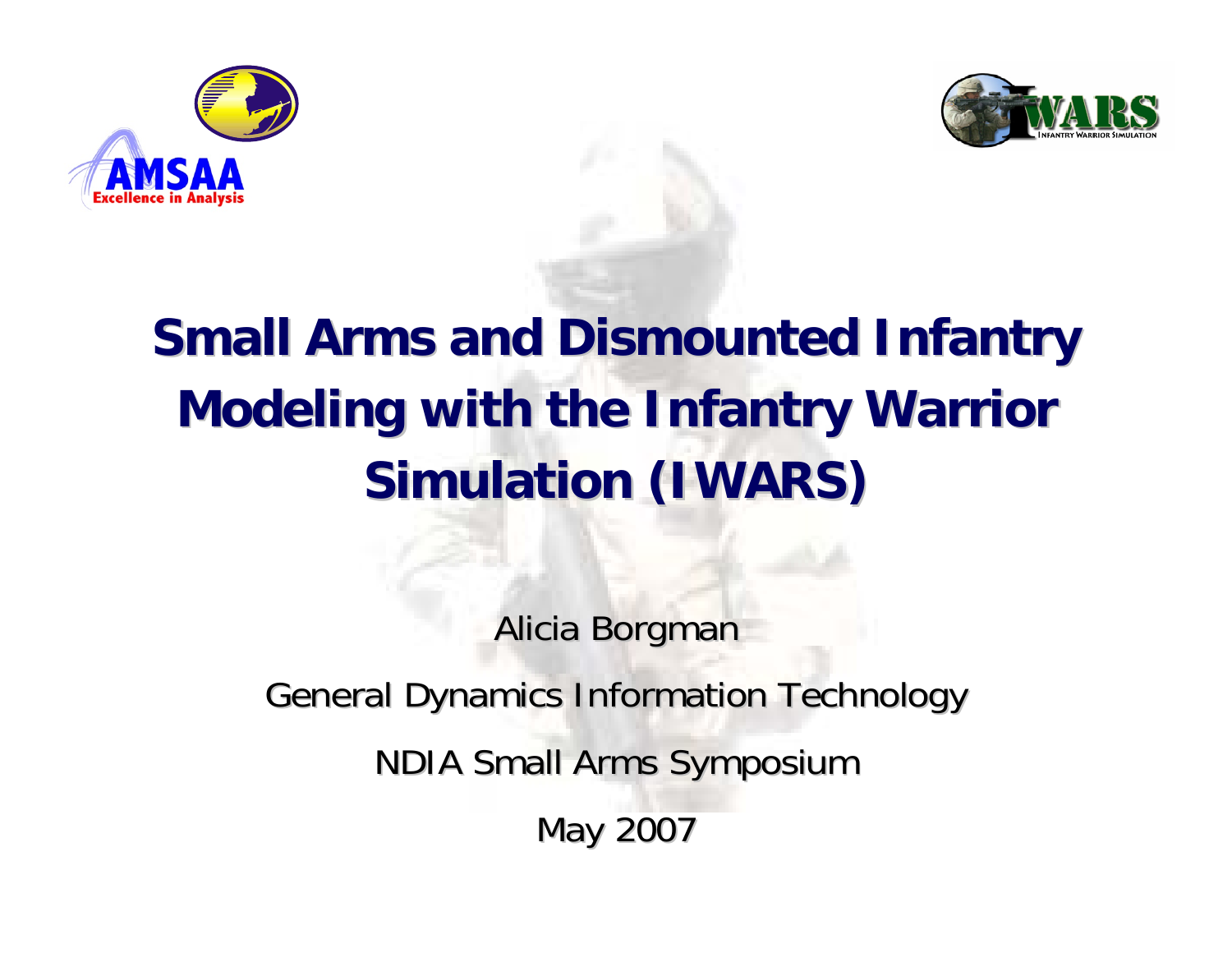





- **IWARS Overview**
- **READ Modeling Approach** 
	- **Equipment**
	- **Behavior**
- **IWARS Output and Analysis**
- **Refing Challenges**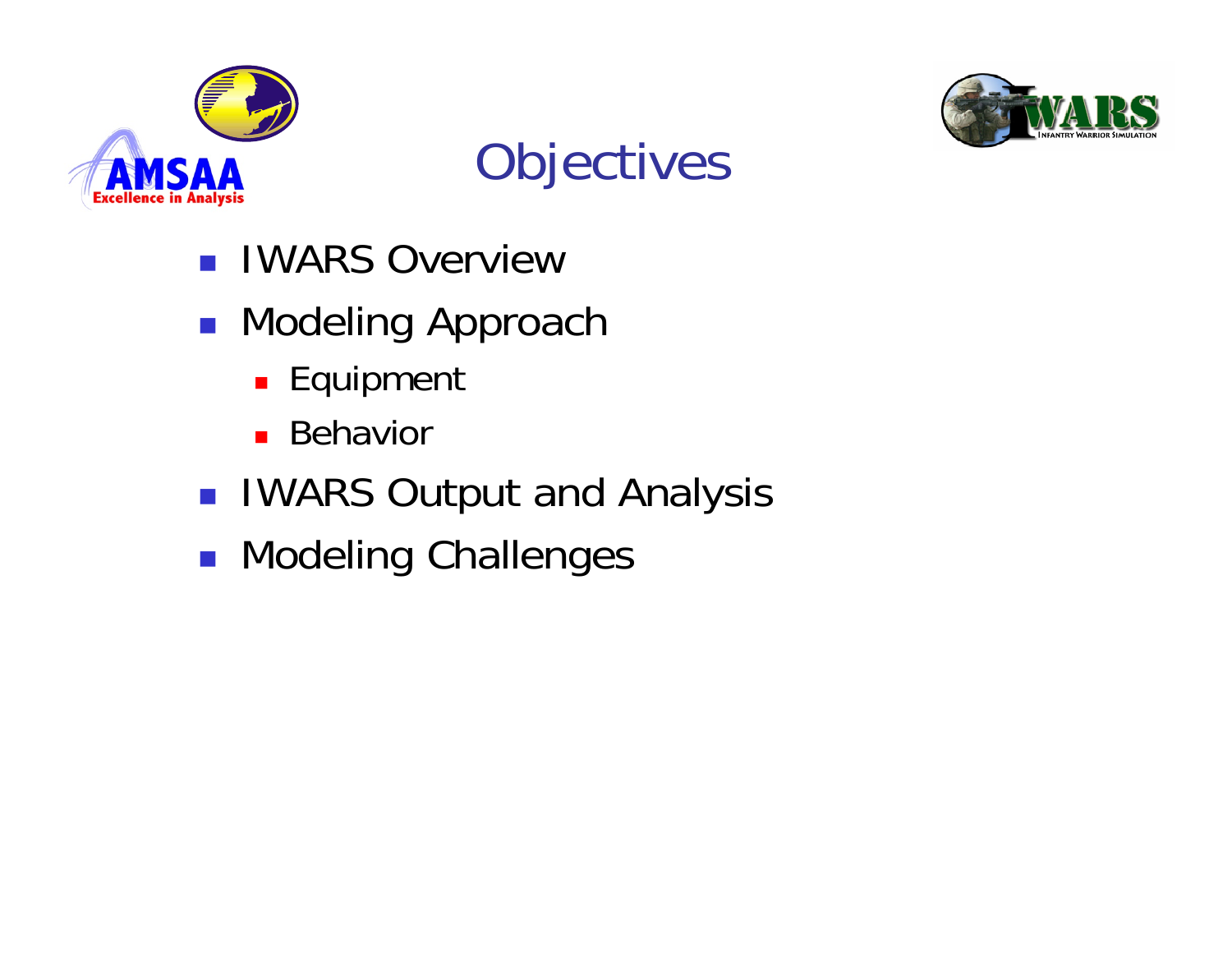

#### IWARS OverviewWhat is **IWARS?**



#### IWARS is…

- **Software Army Technology** Objective…
- **Constructive, agent-based,** force-on-force combat simulation…
- **Focused on individual and small-unit** dismounted combatants and their equipment…
- **Used to assess operational** effectiveness across a spectrum of missions, environments and threats.

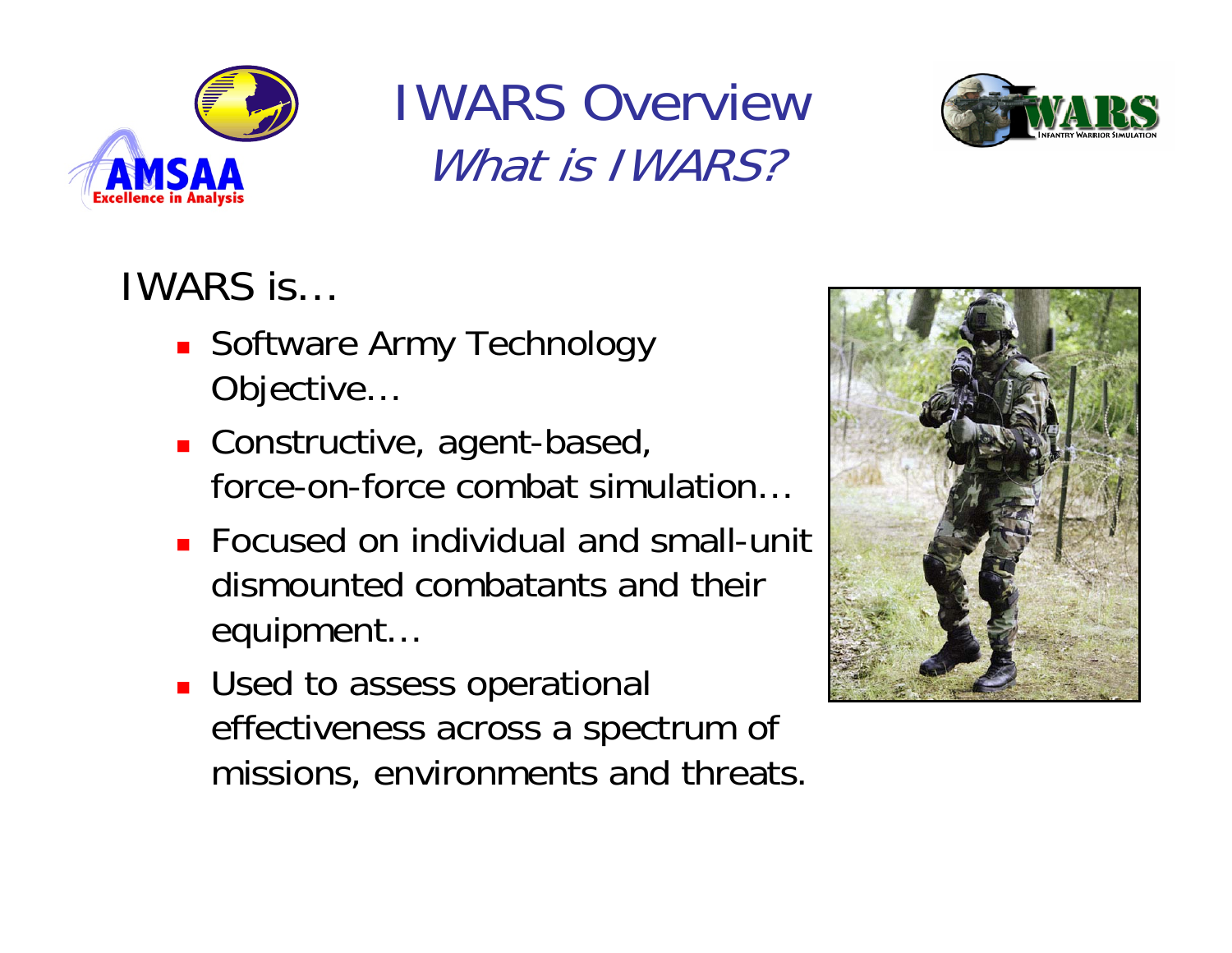

IWARS OverviewV1.0 Applications



- Through V&V and Sensitivity Analysis, IWARS Version 1.0 found suitable for use in directfire, small-unit engagement analyses:
	- **E** Soldier Sensor Performance
	- Soldier Small-arms Lethality
	- **Soldier Survivability**
	- **Situational Awareness / Battle Command (Limited)**

**IWARS V1.0 approved by the Army's V&V agency for small arms RDA analyses and adopted by Army and international community**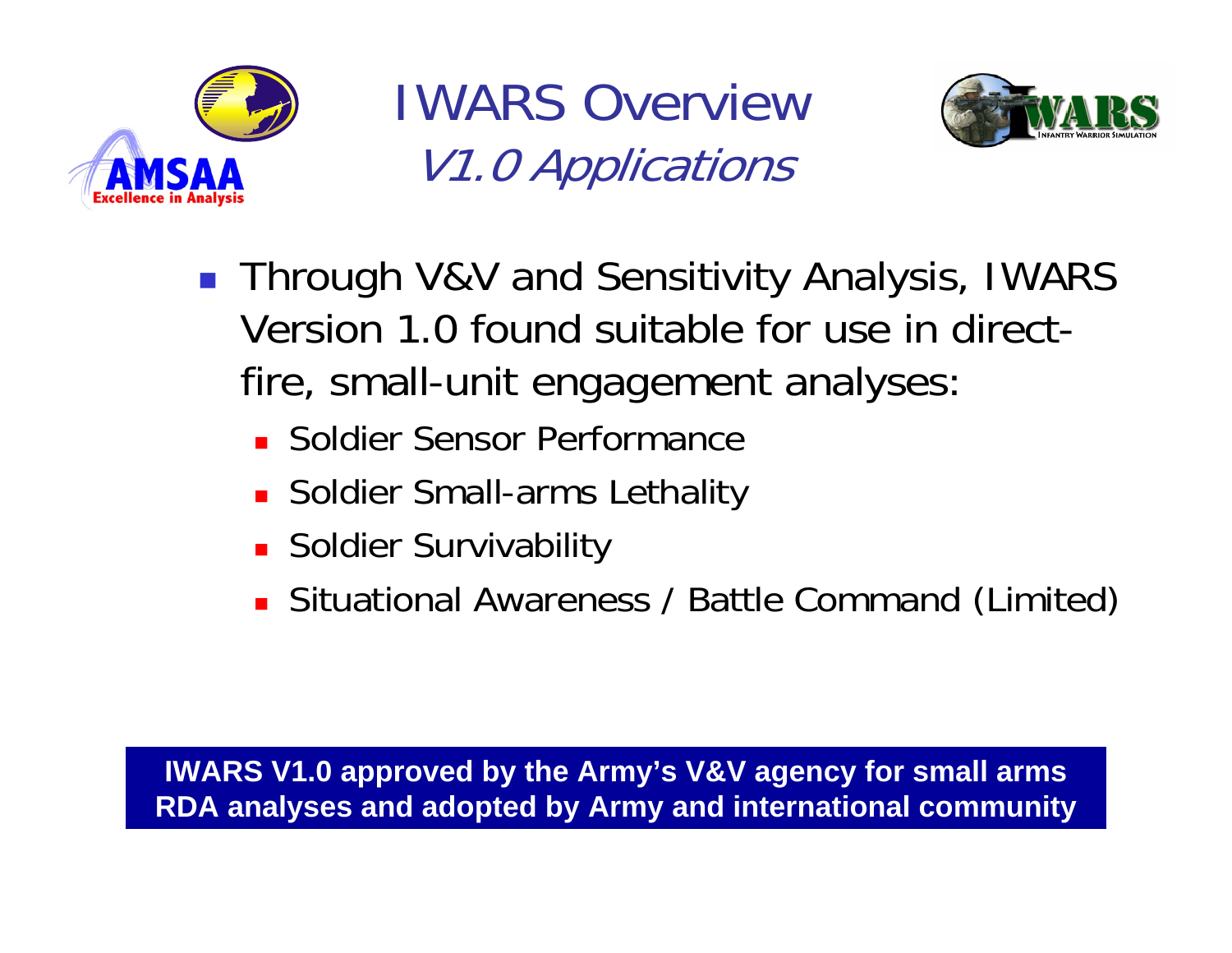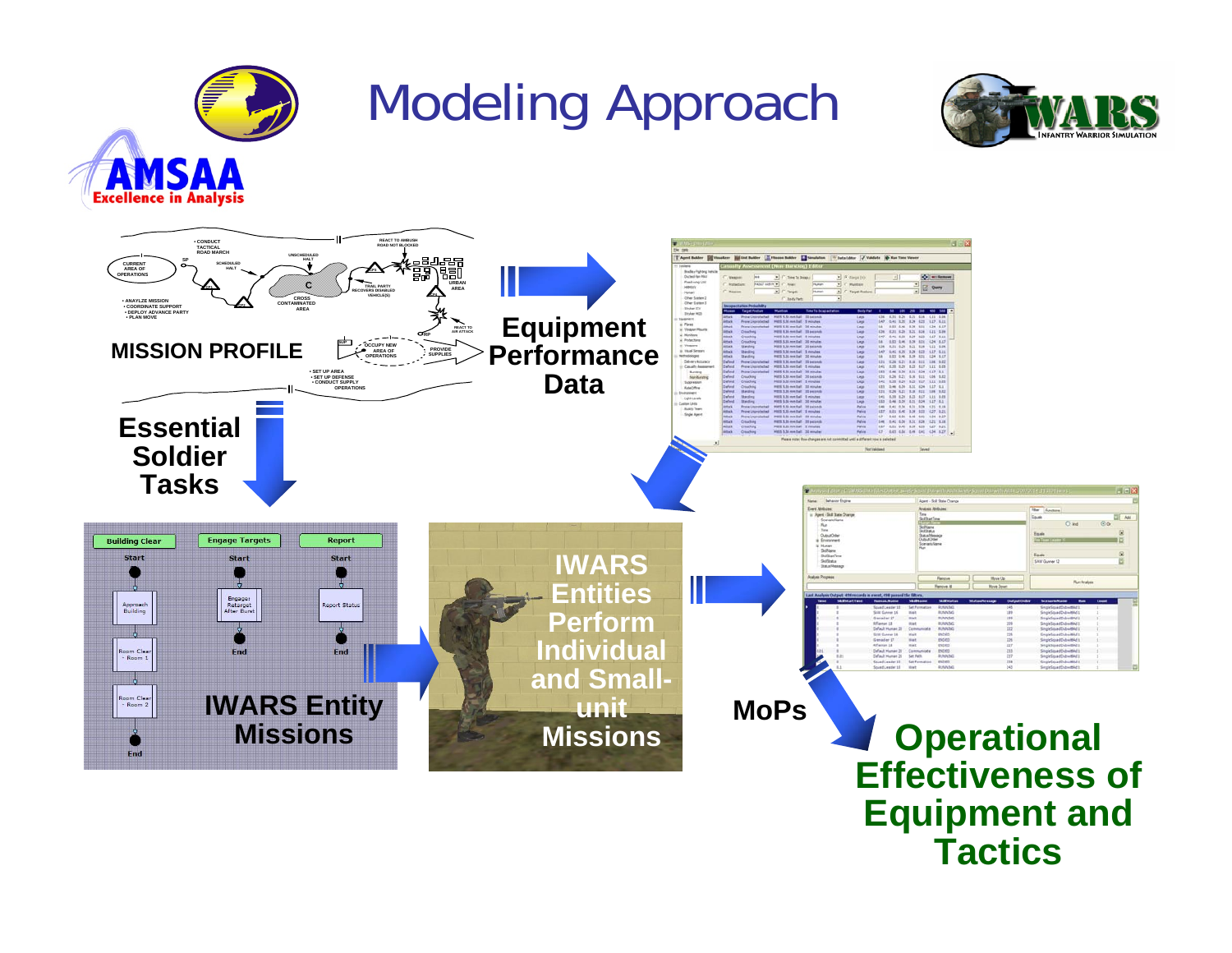

## Modeling Approach Focus



- **Ground soldiers and small units** 
	- User-defined units not Army-centric
- Equipment
	- **ILEMENT WORN OF CARTIED BY the Warfighter**
	- **Platforms for direct interaction with the Warfighter** 
		- E.g., U-UGS, Stryker ICV
	- **Characteristics pertinent to ground soldier** missions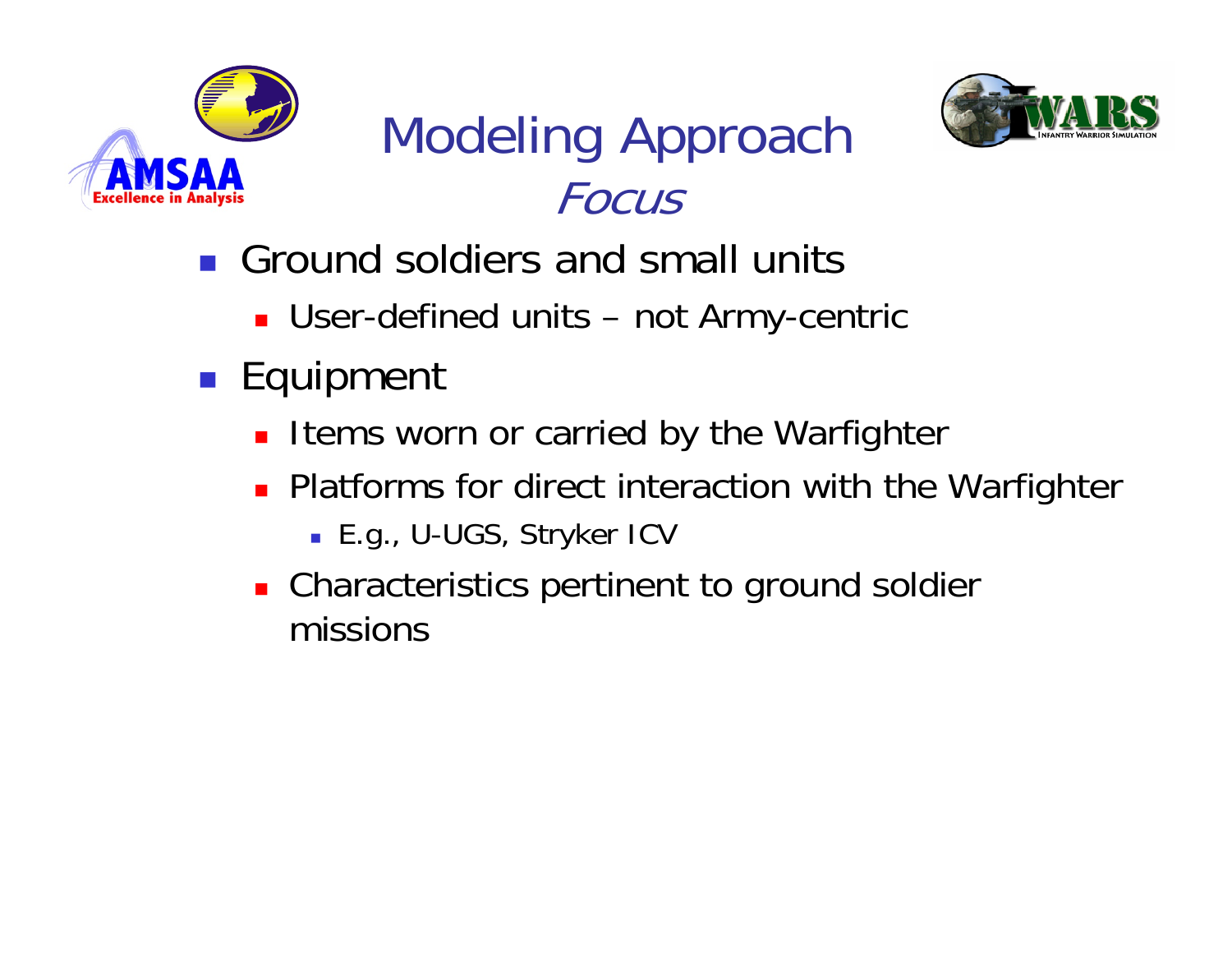

## Modeling Approach Focus



- **Behaviors** 
	- Use of Warfighter equipment and employment of tactics
	- **Direct Warfighter interactions with other platforms**
	- **Decisions and actions required at individual and** small unit levels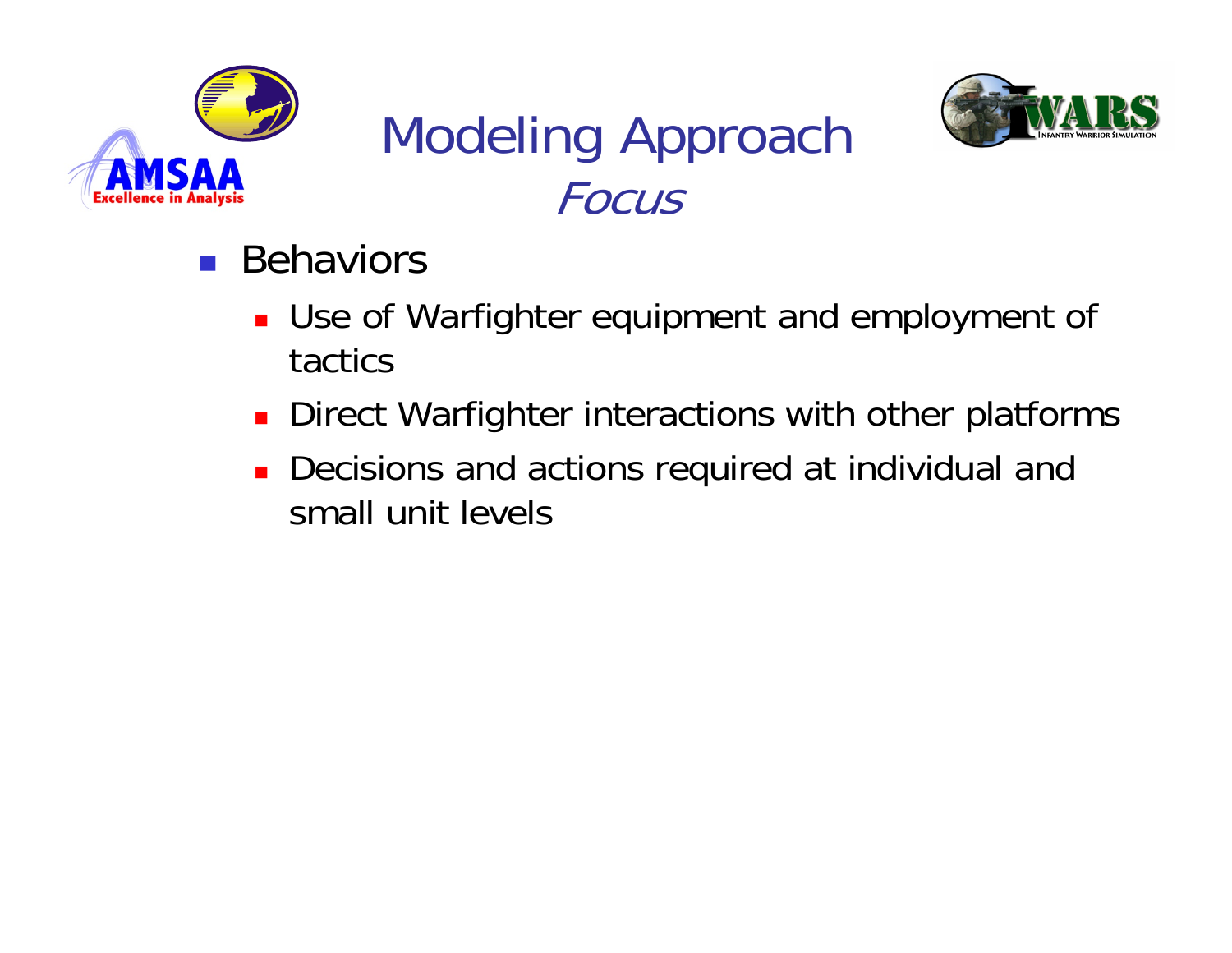

#### Modeling Approach Process



- 1. Identify Soldier capabilities to be evaluated
	- $\mathcal{L}_{\mathcal{A}}$  E.g., helmet-mounted fused sensor, NLOS firing capability, information technologies
- 2. Identify equipment characteristics to model
	- $\blacksquare$  Focus on elements that help or hinder Warfighter's mission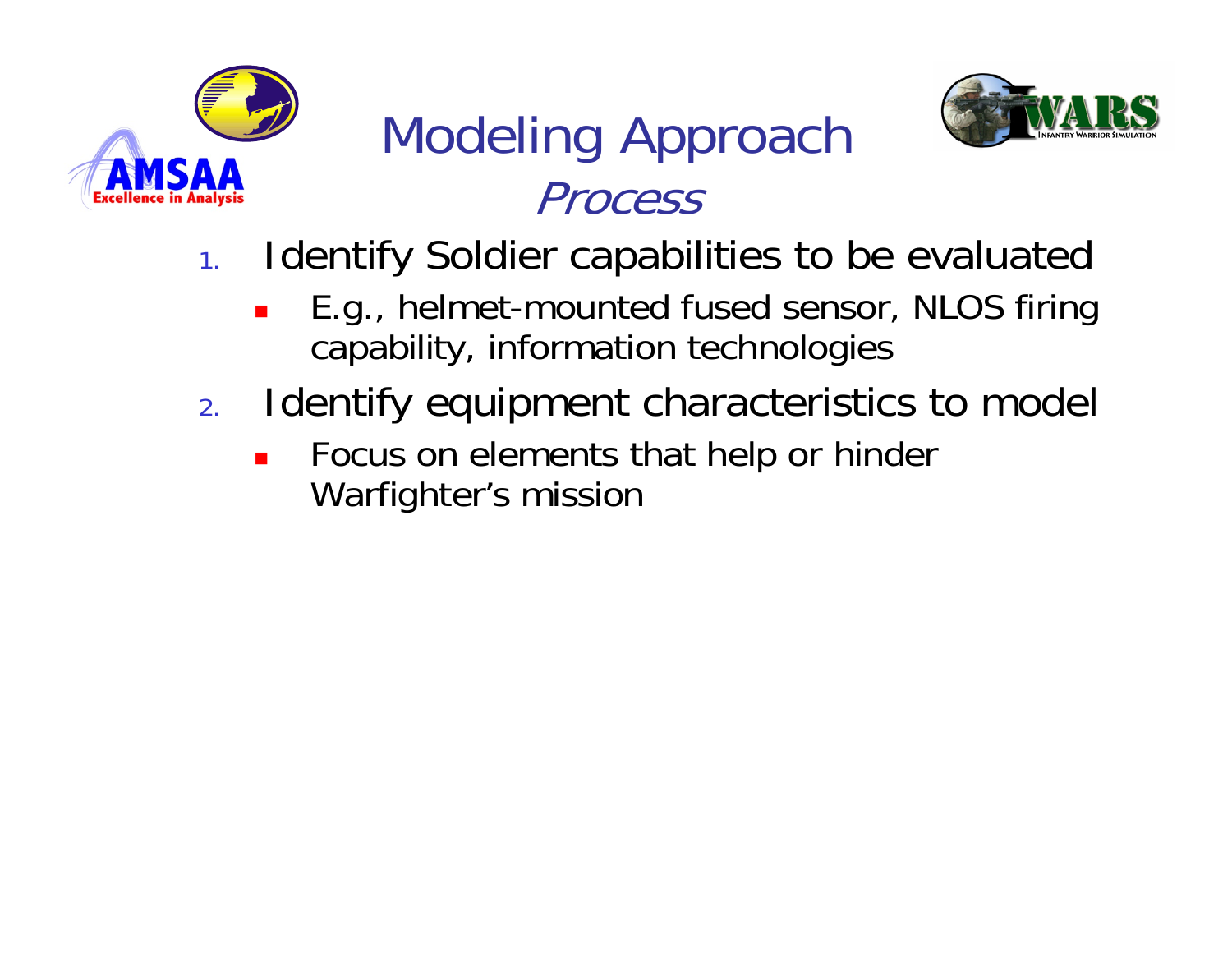

#### Modeling Approach **Process**



- 3. Research behaviors and processes necessary for Soldier to use capabilities
	- × Field manuals, SMEs, use cases, field experiments, existing data
	- П Required equipment characteristics include both physical parameters and how the equipment affects the behaviors of the individual and small unit
- 4. Identify performance data elements and existing methodologies
	- × E.g., weapon accuracy, lethality, sensor range, movement speed, completion time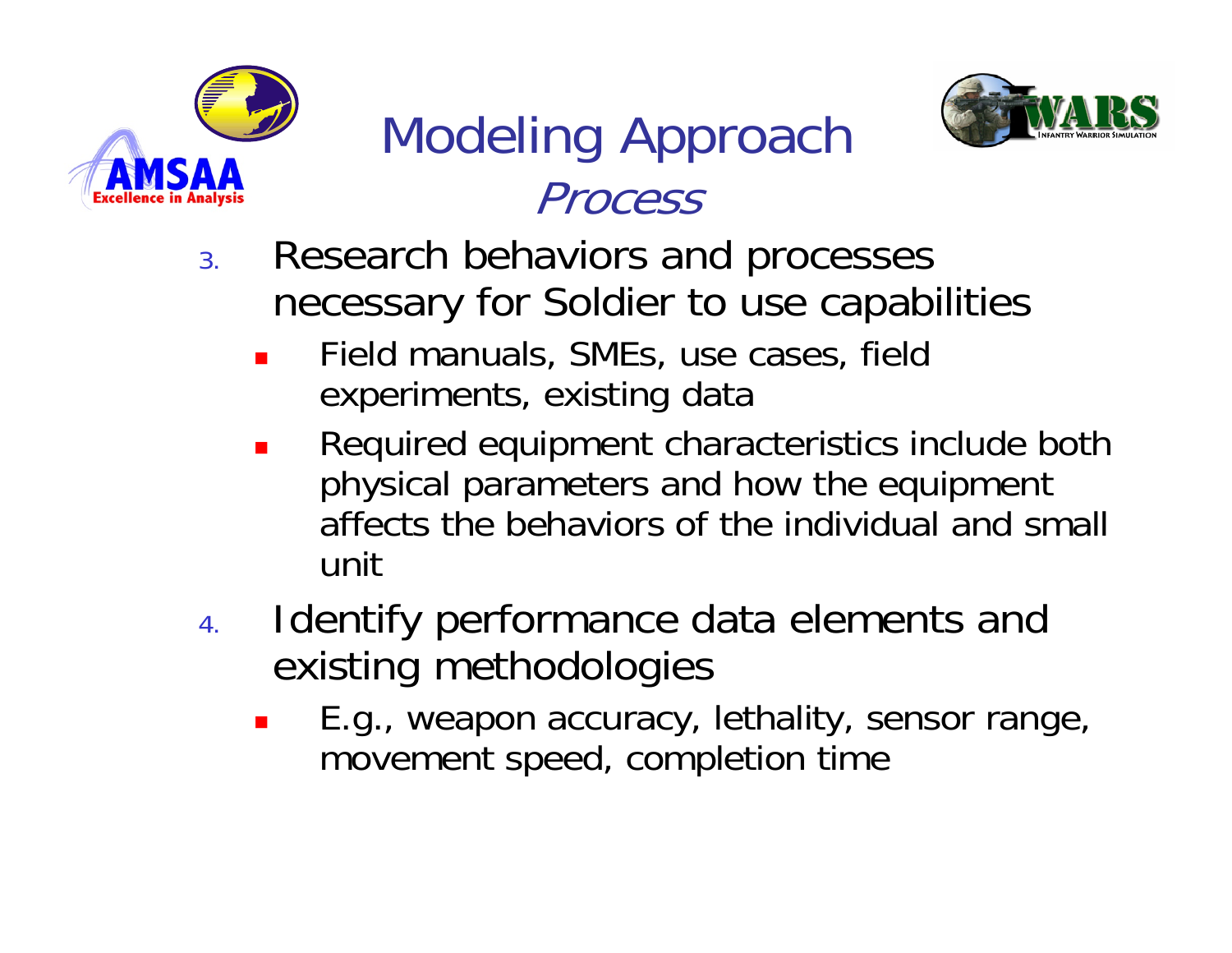

### Modeling Approach Process



- 5. Create flow chart of behavior process, identifying compound activities, actions (primitives), and conditions (rule sets)
	- × Philosophy: as much as possible, use compound activities and keep relatively few primitives – gives user greater flexibility
- 6. Develop algorithms and code to represent new equipment methodologies, behaviors, and data
	- × Algorithms based on performance characteristics, physics, input from SMEs, FMs, and relevant data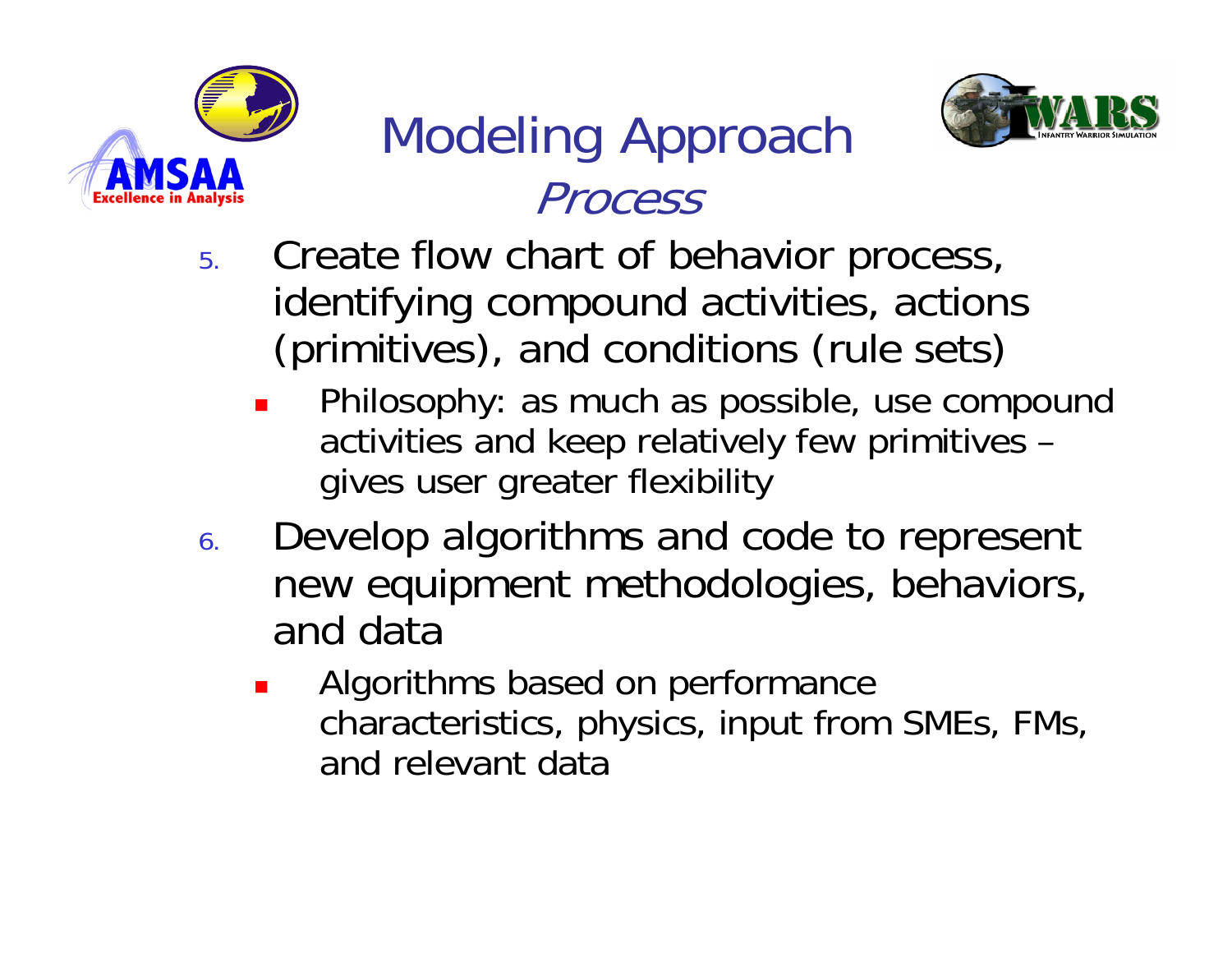

Output and Analysis Available Outputs



- **Standard combat simulation MOPs** 
	- E.g., casualties, rounds fired, round impact locations
- **Audit trail of entity actions and reasons** 
	- **Actions performed, battlefield conditions at time of** action, information on which the entity acted
- **Data useful for scenario debugging** 
	- **Enable user to quickly build scenarios with** intended flow of activity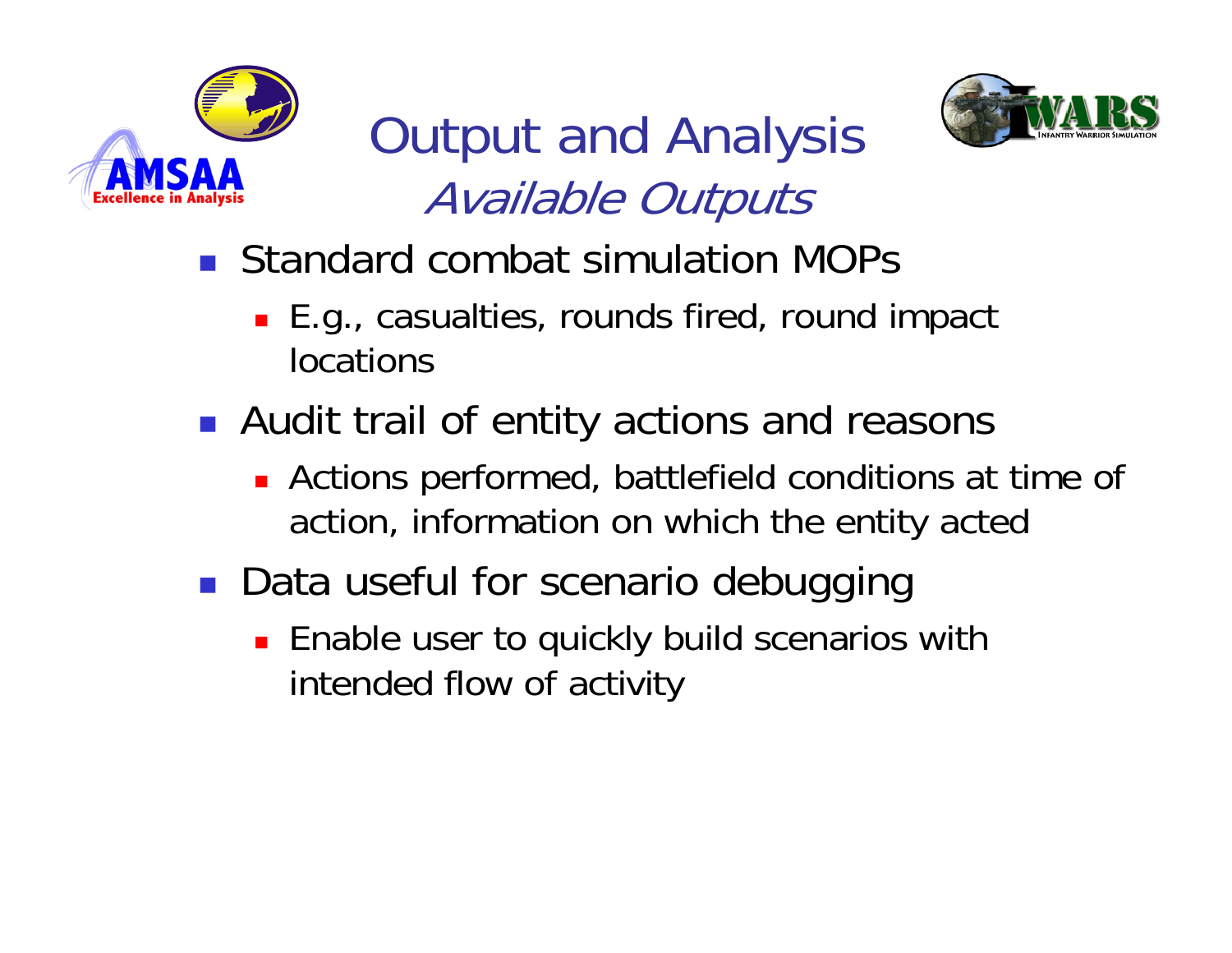

# Output and Analysis Output Analysis Tool



- Import all IWARS output data from one or multiple runs
- **Filter and analyze** output pertaining to IWARS events
- **Further analysis easily** performed in any spreadsheet application

| Munition Hit<br>Name:<br>Event Attributes:<br>(ii) Munition Hit<br>Run<br>Time<br>(ii) Environment<br>H-SourceHuman |                    |                                                                                                                                                                   |                          | Munition Hit         |                                         |                    |                    |                        |                       |                      |                          |                          |
|---------------------------------------------------------------------------------------------------------------------|--------------------|-------------------------------------------------------------------------------------------------------------------------------------------------------------------|--------------------------|----------------------|-----------------------------------------|--------------------|--------------------|------------------------|-----------------------|----------------------|--------------------------|--------------------------|
|                                                                                                                     |                    |                                                                                                                                                                   |                          | Analysis Attributes: |                                         |                    |                    |                        |                       |                      |                          |                          |
|                                                                                                                     |                    |                                                                                                                                                                   |                          | Run                  |                                         |                    |                    | Filter                 | <b>Functions</b>      |                      |                          |                          |
|                                                                                                                     |                    |                                                                                                                                                                   |                          | Time                 |                                         |                    |                    | Equals                 |                       |                      |                          | Σ<br>Add                 |
|                                                                                                                     |                    |                                                                                                                                                                   |                          |                      | SourceHuman Name<br>Affected fuman Name |                    |                    |                        |                       | $G$ And              | C <sub>0</sub>           |                          |
|                                                                                                                     |                    |                                                                                                                                                                   |                          | Munition Name        |                                         |                    |                    |                        |                       |                      |                          |                          |
|                                                                                                                     |                    |                                                                                                                                                                   |                          | ImpactType           |                                         |                    |                    |                        | Equals                |                      |                          | ×                        |
| El-Affected-fuman                                                                                                   |                    |                                                                                                                                                                   |                          | Rance<br>ImpactX     |                                         |                    |                    |                        | Agent                 |                      |                          | ٠                        |
| (ii) Munition<br>ImpactType                                                                                         |                    |                                                                                                                                                                   |                          | Impact.Y             |                                         |                    |                    |                        | Agent<br>Terrain      |                      |                          |                          |
| Range                                                                                                               |                    |                                                                                                                                                                   |                          | Impact <sub>Z</sub>  |                                         |                    |                    |                        |                       |                      |                          |                          |
| (ii) Impact                                                                                                         |                    |                                                                                                                                                                   |                          |                      |                                         |                    |                    |                        |                       |                      |                          |                          |
| Analysis Progress:                                                                                                  |                    |                                                                                                                                                                   |                          |                      | Remove                                  |                    | Move Up            |                        |                       |                      |                          |                          |
|                                                                                                                     |                    |                                                                                                                                                                   |                          |                      | Rettove All                             |                    | Move Down          |                        |                       | Run Analysis         |                          |                          |
|                                                                                                                     |                    |                                                                                                                                                                   |                          |                      |                                         |                    |                    |                        |                       |                      |                          |                          |
| Run                                                                                                                 | Time               | Last Analysis Output: 3003 records in event, 3003 passed the filters.<br>SourceHuman.Name                                                                         | AffectedHuman.Name       |                      | <b>Munition/Name</b>                    | <b>Impact Type</b> | Range (m)          | <b>Impact.X</b>        | <b>Impact.Y</b>       | Impact.Z             | Count                    |                          |
|                                                                                                                     | 5.2                | Red Grenader B                                                                                                                                                    |                          |                      | M406_1_224                              | Terrain            | 60.0917            | 1506.3212              | 1699.0912             | 130.0196             |                          |                          |
|                                                                                                                     | 5.2                | Red SAW Gunner 3                                                                                                                                                  | Blue Fire Team Leader 10 |                      | M855_1_246                              | Agent              | 85.0012            | 1528.3107              | 1702.9894             | 130.1556             |                          |                          |
|                                                                                                                     | 5.2                | Red SAW Gunner 7                                                                                                                                                  |                          |                      | M655_1_247                              | Terrain            | 73.4751            | 1524.976               | 1690.6661             | 130.0038             |                          |                          |
|                                                                                                                     | 5.3                | Red SAW Gunner 3                                                                                                                                                  | Blue Fire Team Leader 10 |                      | M055_1_250                              | Agent,             | 05.0012            | 1520.3107              | 1702.9094             | 130.1556             |                          |                          |
|                                                                                                                     | 5.3                | Red SAW Gunner 7                                                                                                                                                  |                          |                      | M055_1_251                              | Terrain            | 73,4751            | 1524.976               | 1690.6661             | 130.0030             |                          |                          |
|                                                                                                                     | 5.4                | Red SAW Gunner 3                                                                                                                                                  | Blue Fire Team Leader 10 |                      | M855_1_252                              | Agent.             | 85.0012            | 1528.3107              | 1702.9894             | 130.1556             |                          |                          |
|                                                                                                                     | 5.4                | Red SAW Gunner 7                                                                                                                                                  |                          |                      | M655_1_253                              | Terrain            | 73,4751            | 1524.976               | 1690.6661             | 130.0038             |                          |                          |
|                                                                                                                     | 11.6057            | Red Squad Leader 1                                                                                                                                                |                          |                      | M193_1_256                              | Terrain            | 65.0529            | 1513.0024              | 1712.1175             | 130.0154             |                          |                          |
|                                                                                                                     |                    |                                                                                                                                                                   |                          |                      | M193_1_257                              | Terrain            | 65.5295            | 1511.3419              | 1701.345              | 130.0157             |                          |                          |
|                                                                                                                     | 11.6057            | Red Fire Team Leader 2                                                                                                                                            |                          |                      |                                         | Terrain            | 59.0492            | 1515.7538              | 1694.986              | 130.0116             |                          |                          |
|                                                                                                                     | 11.6857            | Red Rifleman 5                                                                                                                                                    |                          |                      | M193_1_258                              |                    |                    |                        |                       |                      |                          |                          |
|                                                                                                                     | 11.6857            | Red Fire Team Leader 6                                                                                                                                            |                          |                      | M193_1_259                              | Terrain            | 83,4638            | 1522.8242              | 1714.3054             | 130.0078             |                          |                          |
|                                                                                                                     | 11.6057            | Red Rifleman 9                                                                                                                                                    |                          |                      | M193_1_260                              | Terrain            | 00.9520            | 1523.744               | 1712.6071             | 130.0069             |                          |                          |
|                                                                                                                     | 11.7714<br>11.7714 | Red Squad Leader 1<br>Red Fire Team Leader 2<br>To Analysis Editor - C:\iwarsbeta\Data Files\Output_fire at area target\fire at area target_20050616_143032.iwars |                          |                      | M193_1_261<br>M193_1_262                | Terrain<br>Terrain | 65.0529<br>65.5295 | 1513.0024<br>1511.3419 | 1712.1175<br>1701.345 | 130.0154<br>130.0157 | 1                        |                          |
|                                                                                                                     |                    | Red SAW Gunner 3 - # of agents hit ea                                                                                                                             |                          | Munition Hit         |                                         |                    |                    |                        |                       |                      |                          |                          |
|                                                                                                                     |                    |                                                                                                                                                                   |                          |                      | Analysis Attributes:                    |                    |                    |                        | Filter<br>Functions   |                      |                          |                          |
|                                                                                                                     |                    |                                                                                                                                                                   |                          | l Run i              | SourceHuman.Name                        |                    |                    |                        | Equals                |                      | $\overline{\phantom{a}}$ | Add                      |
| Run<br>Time                                                                                                         |                    |                                                                                                                                                                   |                          |                      | ImpactType                              |                    |                    |                        |                       | G And                | $C_0$ Or                 |                          |
| E- Environment                                                                                                      |                    |                                                                                                                                                                   |                          |                      |                                         |                    |                    |                        |                       |                      |                          |                          |
| E-SourceHuman                                                                                                       |                    |                                                                                                                                                                   |                          |                      |                                         |                    |                    |                        | Equals                |                      |                          | $\vert x \vert$          |
| 图· AffectedHuman                                                                                                    |                    |                                                                                                                                                                   |                          |                      |                                         |                    |                    |                        | Red SAW Gunner 3      |                      |                          | $\overline{\phantom{a}}$ |
| Fi-Munition                                                                                                         |                    |                                                                                                                                                                   |                          |                      |                                         |                    |                    |                        |                       |                      |                          |                          |
| Name:<br>Event Attributes:<br><b>□ Munition Hit</b>                                                                 | ImpactType         |                                                                                                                                                                   |                          |                      |                                         |                    |                    |                        |                       |                      |                          |                          |
| Range                                                                                                               |                    |                                                                                                                                                                   |                          |                      |                                         |                    |                    |                        |                       |                      |                          |                          |
| in Impact                                                                                                           |                    |                                                                                                                                                                   |                          |                      |                                         |                    |                    |                        |                       |                      |                          |                          |
|                                                                                                                     |                    |                                                                                                                                                                   |                          |                      |                                         |                    |                    |                        |                       |                      |                          |                          |
|                                                                                                                     |                    |                                                                                                                                                                   |                          |                      |                                         |                    |                    |                        |                       |                      |                          |                          |
| Analysis Progress:                                                                                                  |                    |                                                                                                                                                                   |                          |                      | Remove                                  |                    | Move Up            |                        |                       |                      |                          |                          |
|                                                                                                                     |                    |                                                                                                                                                                   |                          |                      | Remove All                              |                    | Move Down          |                        |                       | Run Analysis         |                          |                          |
|                                                                                                                     |                    |                                                                                                                                                                   |                          |                      |                                         |                    |                    |                        |                       |                      |                          |                          |
| Run                                                                                                                 |                    | Last Analysis Output: 3803 records in event, 37 passed the filters.<br>SourceHuman.Name                                                                           |                          | <b>ImpactType</b>    |                                         | Count              |                    |                        |                       |                      |                          |                          |
|                                                                                                                     |                    | Red SAW Gunner 3                                                                                                                                                  | Agent                    |                      | 12                                      |                    |                    |                        |                       |                      |                          |                          |
| 4                                                                                                                   |                    | Red SAW Gunner 3                                                                                                                                                  | Agent                    |                      | 12                                      |                    |                    |                        |                       |                      |                          | $\Box$ o $\times$<br>▼   |
| 5                                                                                                                   |                    | Red SAW Gunner 3                                                                                                                                                  | Agent                    |                      | 6                                       |                    |                    |                        |                       |                      |                          |                          |

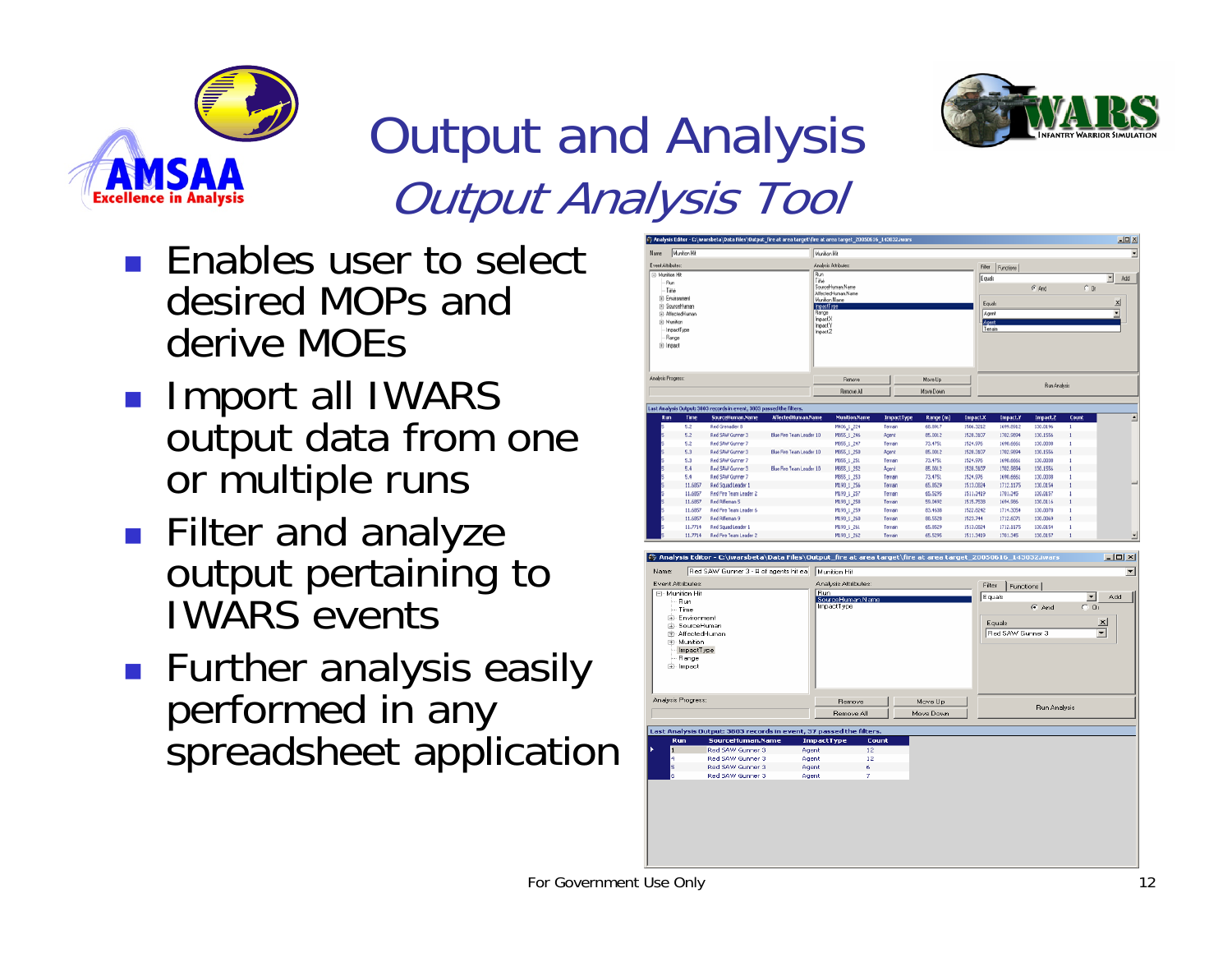



## Modeling Challenges

- Computational complexity
	- **Simulating a complex system on a desktop PC**
	- Sometimes difficult to balance need for "good" representation and fast simulation runs
- **Nost important next-generation product is a** moving target
	- **Analysis priorities can change rapidly during** development period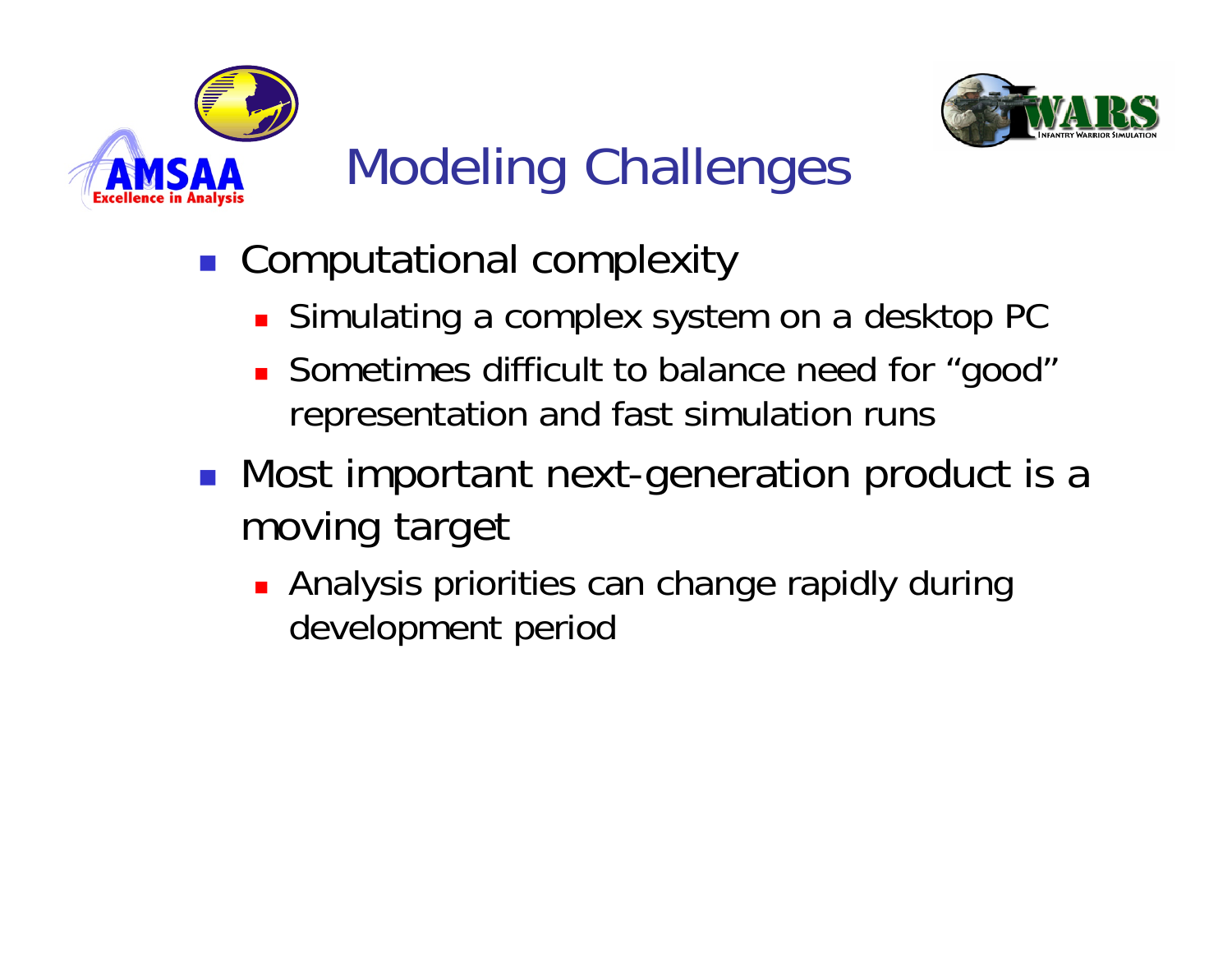



## Modeling Challenges

- **Representation of the human system** 
	- Each human is different
	- **Existing methodologies often are either too** detailed or not detailed enough for our purposes
- **Availability of data** 
	- Conceptual next-generation equipment not always well-defined
	- **Characteristics and data difficult to obtain during** (and after) hardware development process
	- Methodologies for next-generation tools do not exist, and data does not exist for conceptual items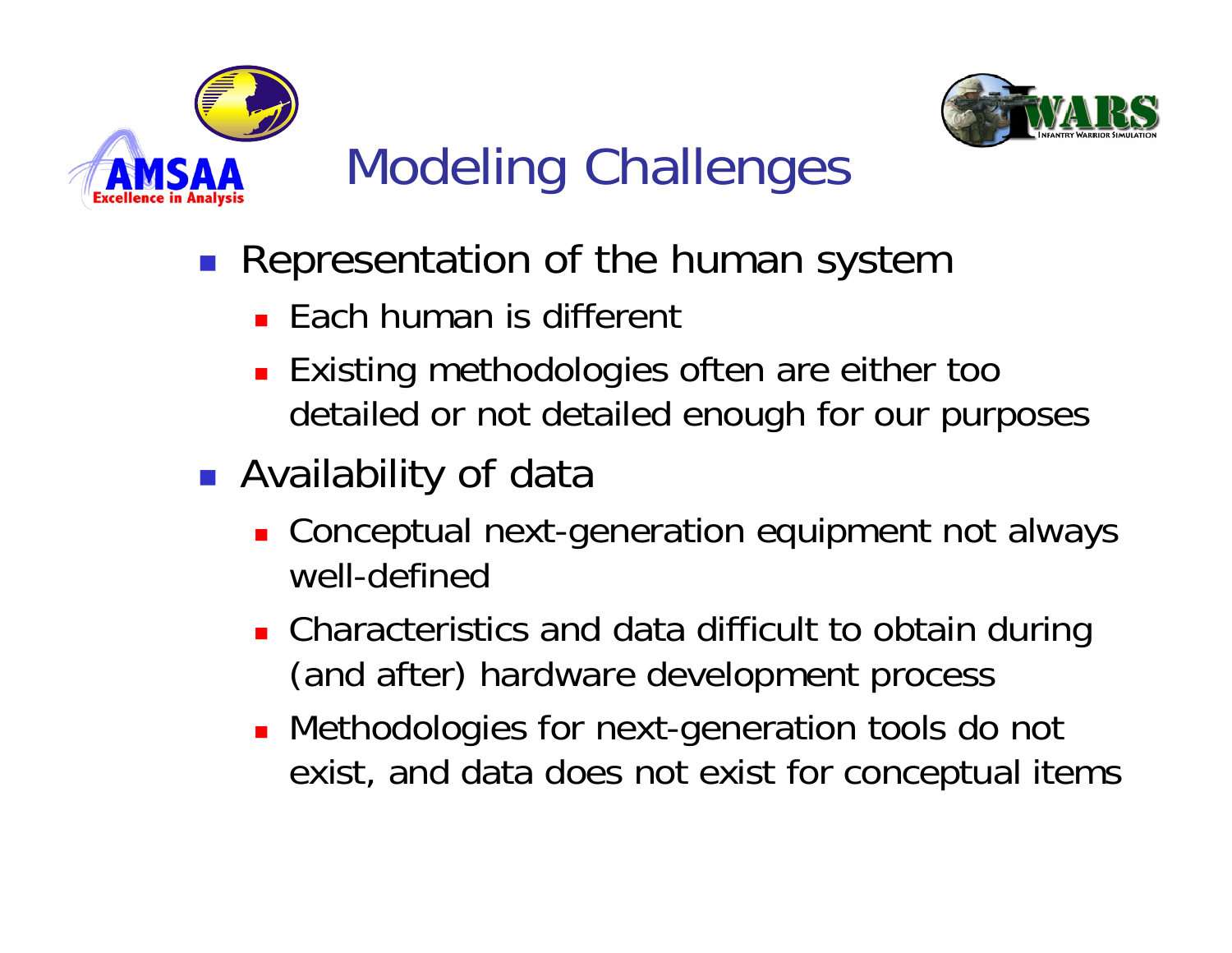



#### **Summary**

#### IWARS…

- **Focus is analysis of ground soldier systems** modeling
- **Complex model of individuals and combat** environment
- **Continued development is important to provide RDA** analyses of current and future small-arms and small-unit equipment and tactics
- **Recognized by Army, NATO and others as useful** tool for acquisition analyses
- **Leverages existing efforts to enhance the** representation of equipment and capabilities of ground soldiers